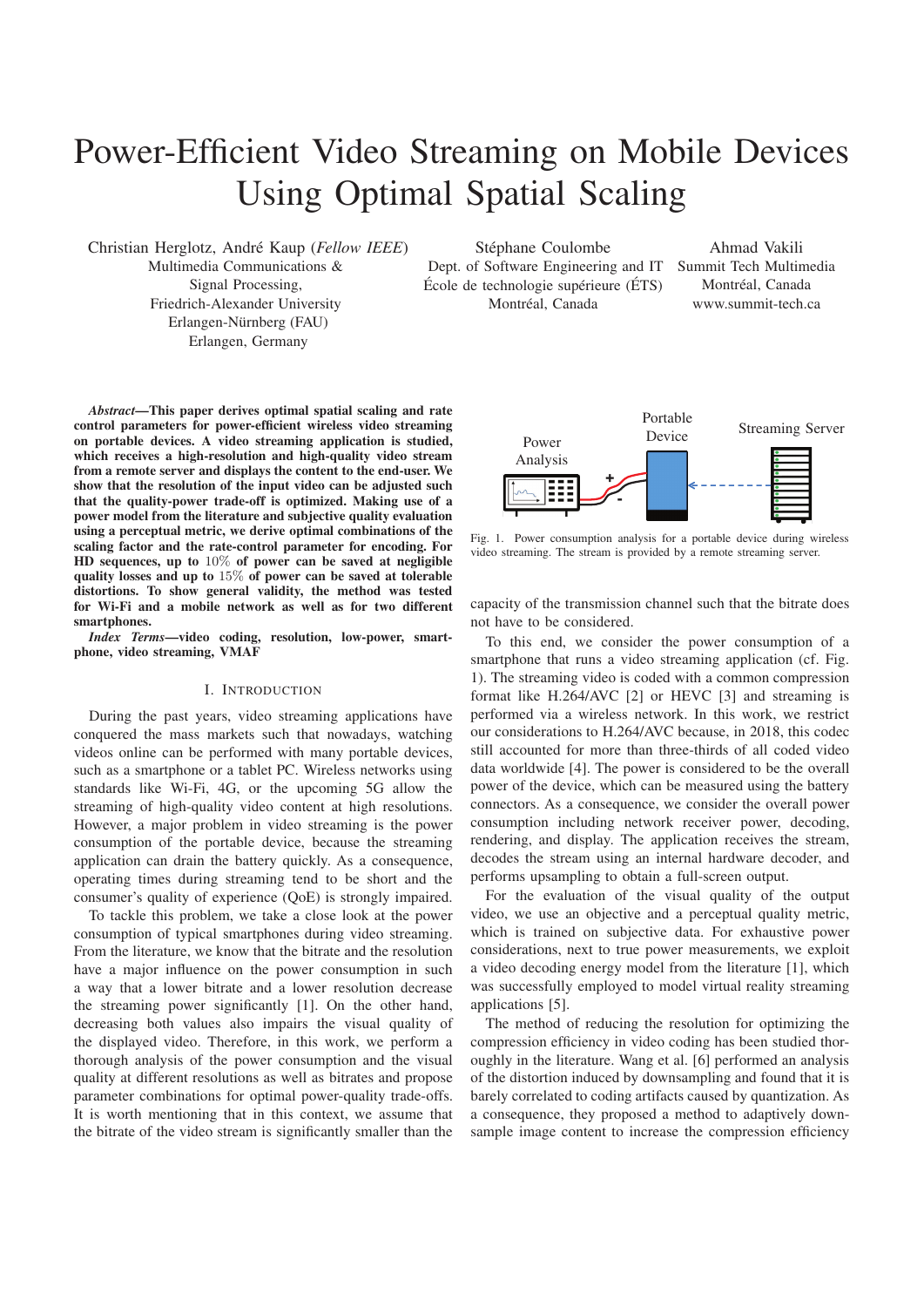

Fig. 2. Framework for the assessment of the mobile device's power consumption and the visual quality of the output video.

at low visual qualities. In a similar direction, Afonso et al. [7] proposed an adaptive frame-based downsampling scheme and obtained bitrate reductions of approximately  $4\%$  at the same objective visual quality. Further work showed that using neural networks for image enhancement, one can increase the quality of images distorted by downsampling [8], [9]. For practical applications, Dragić et al. showed that power can be saved by adapting the video resolution to the device's display [10].

In terms of the power consumption, Li et al. constructed a power model for H.264/AVC streaming and proposed to optimize the power-rate costs [11]. However, resolution downscaling was not considered. In a similar direction, a method for optimizing the software decoding energy using decodingenergy-rate-distortion optimization was proposed in [12]. In contrast, in this work we tackle hardware decoding and propose to exploit both resolution downsampling and quantization control for optimal visual qualities at a high power efficiency.

This paper is organized as follows. First, Section II summarizes the simulation setup used for power and quality assessment. Afterwards, Section III discusses the simulation results in detail and provides recommendations for optimal coding decisions. Finally, Section IV concludes this paper.

## II. SIMULATION FRAMEWORK

A block diagram of our evaluation framework is depicted in Fig. 2. At first, we downsample the input sequence using bicubic interpolation. In order to do so, we use FFmpeg's internal spatial scaling algorithm, in which the target pixel width  $w<sub>target</sub>$  and pixel height  $h<sub>target</sub>$  can be freely chosen [13]. To determine the target resolution, we use the downscaling factor s which can be used to calculate the target resolution by

$$
w_{\text{target}} = \text{round}\left(\frac{w_{\text{in}} \cdot s}{4}\right) \cdot 4,\tag{1}
$$

$$
h_{\text{target}} = \text{round}\left(\frac{h_{\text{in}} \cdot s}{4}\right) \cdot 4,\tag{2}
$$

where  $w_{\text{in}}$  and  $h_{\text{in}}$  are the width and the height of the original input sequence, respectively. The rounding operation is

performed to obtain an integer number of pixels. The division by four, as well as the multiplication by four, ensures that the output resolution is covered by the video codec standards, which only allow multiples of four as width and height. As a consequence,  $s<sup>2</sup>$  represents the fraction of pixels in relation to the number of pixels in the original sequence. For example, if  $s^2 = 0.5$ , the total number of pixels after downscaling is half as high as in the original resolution.

Afterwards, the output sequence from downsampling is encoded with the standard encoder included in FFmpeg, i.e., x264 [14]. For the sake of simplicity, we do not change presets and only use the constant rate factor (crf)  $c$  for bitrate control, which is generally proportional to the quantization parameter (QP). In contrast to the QP, the crf is supposed to keep the perceptual quality (not the objective quality) of the compressed sequence at a constant level. This is done by encoding frames including a lot of motion with a higher QP and frames with small motion at a smaller QP. Furthermore, using the output resolution  $S = w_{\text{target}} \cdot h_{\text{target}}$  and the output bitrate b from encoding, we are able to obtain power estimates from the power model that will be introduced in Subsection II-A.

In addition to power modeling for exhaustive simulations, we performed several power measurements to support our findings (right of Fig. 2). To this end, we measure the power consumption of a smartphone using a power meter attached to its battery connectors. A video streaming application is executed which receives the video stream from a remote server or reads it from the local memory, decodes the stream using an on-chip hardware decoder, upsamples the video to the display's resolution  $S_{\text{display}}$ , and shows the video on the screen. The measurement setup is the same as in [5].

For quality evaluation of the output video (bottom of Fig. 2), we simulate decoding and upsampling in the portable device using FFmpeg's decoder and the same spatial scaling algorithm as used for downsampling. For the interpolation filter, we again choose bicubic interpolation because it can easily be implemented using on-chip graphics processing units (GPUs) and it has low complexity demands such that the corresponding power consumption on a portable device would be small. We upsample the decoded video to HD resolution and compare with the original sequence that was also upsampled to HD, where we keep the aspect ratio constant (that means, either the width or the height corresponds to HD). The quality metrics used in this work are explained in Subsection II-B.

## *A. Power Modeling*

To measure the impact of the resolution and other factors on the energy or power consumption during video streaming and coding, detailed investigations were performed and published in [1], [5], [15]. In particular, it was found that the power can be accurately modeled using a few parameters, which describe high-level properties of the bit stream. In this work, we take the power model for video decoding from [5] that reads

$$
\hat{P} = p_0 + p_f \cdot f + p_S \cdot S + p_b \cdot b,\tag{3}
$$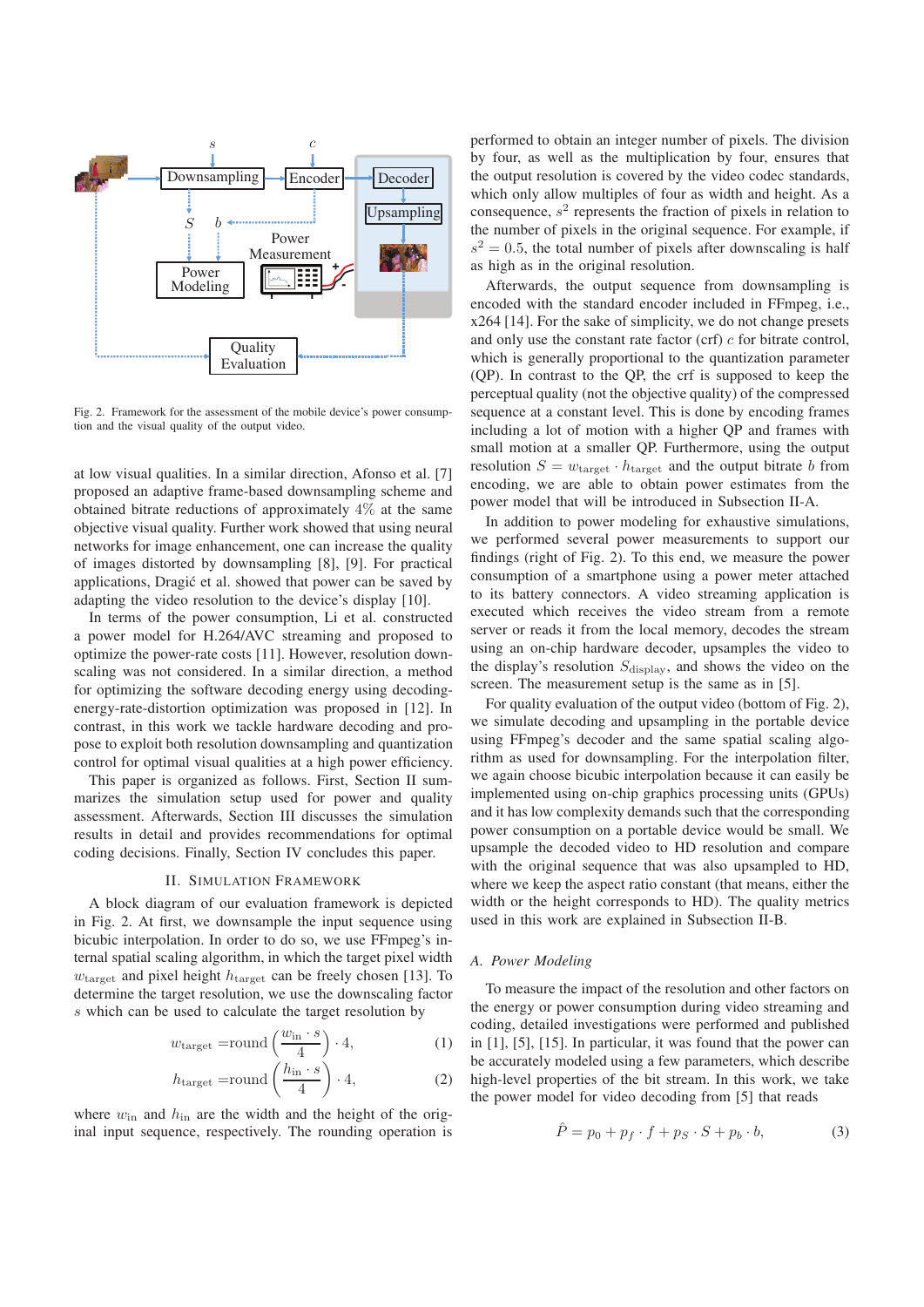where the variable  $f$  is the frame rate,  $S$  is the resolution in pixels per frame, and b the bitrate of the video stream. The parameters  $p_f$ ,  $p_S$ , and  $p_b$  are model parameters that describe a linear relationship between the variables and the overall power, and  $p_0$  is a constant offset. Results reported in [5] and [1], in which the model was first proposed for energy estimations, indicate that this model is capable of estimating the overall power with a mean error of less than 5%.

In this paper, we exploit the fact that by changing the pixel dimensions of the frames and the quantization parameter during encoding, we can directly influence the overall power with the help of the two variables resolution S and bitrate b (cf. Fig. 2). Since the corresponding parameters  $p<sub>S</sub>$  and  $p<sub>b</sub>$  have positive values, we can decrease the overall power consumption. For resolution and bitrate control, we use the downsampling factor s and the crf c.

## *B. Quality Evaluation*

In order to evaluate the visual quality of the output sequence, we exploit two different metrics. The first metric is the PSNR which is an objective metric used to assess the video quality of compressed images. The PSNR is a full reference metric calculated by

$$
PSNR = 10 \cdot \log_{10} \left( \frac{M^2}{MSE} \right),\tag{4}
$$

where M is the peak value a pixel can obtain  $(M = 255$  for 8-bit sequences) and MSE the mean-square-error between the original sequence and the reconstructed sequence. The PSNR is calculated for each color component Y, U, and V and then averaged to the YUV-PSNR

$$
PSNR_{\text{YUV}} = \frac{1}{8} \left( 6 \cdot \text{PSNR}_{\text{Y}} + \text{PSNR}_{\text{U}} + \text{PSNR}_{\text{V}} \right), \quad (5)
$$

in which the luma component Y has the highest weight [16]. The overall PSNR of a video is then obtained by calculating the mean YUV-PSNR over all frames.

A major drawback of the PSNR is that it does not always reflect the perceptual quality of a video. To tackle this issue, a lot of research was performed to obtain metrics reproducing the perceptual quality [17]–[19]. In this work, we consider the video multi-method assessment fusion (VMAF) [20] metric, which is a machine learning-based approach. The concept of VMAF is to use a support vector machine (SVM) that exploits the information from different quality metrics and maps them to subjective quality scores. The SVM is trained using a large database from true subjective video quality assessments and it can be shown that VMAF provides high correlations with subjective scores. The subjective scores were obtained using the popular mean-opinion-score (MOS) and the VMAF score maps them to the range  $[0, 100]$  with 100 being the best score. For the target of mobile streaming in this paper, we use the VMAF-model version 0.6.1, which includes data that is explicitly trained for smartphones. It is available using the command line flag --phone-model [20].

TABLE I MAIN SPECIFICATIONS OF THE TWO TESTED DUTS. THE DISPLAYS USE THE IN-PLANE SWITCHING (IPS) TECHNOLOGY FOR THIN-FILM-TRANSISTOR (TFT) LCDS.

|          | Module     | Properties                                     |  |  |  |
|----------|------------|------------------------------------------------|--|--|--|
|          | <b>CPU</b> | Four 32 bit cores (max 2.5 GHz)                |  |  |  |
|          | GPU        | Up to 578 MHz, 147.9 GFLOPS                    |  |  |  |
| Device A | Memory     | 2 GB of LPDDR 3 (up to 1866 MHz)               |  |  |  |
|          | Multimedia | 4K video decoding at 60 fps (H.264 or HEVC)    |  |  |  |
|          | Display    | 5 inches, $1080 \times 1920$ pixels, TFT/IPS   |  |  |  |
|          | <b>CPU</b> | 6-core                                         |  |  |  |
|          |            | 4 low-power cores (max 1.4 GHz)                |  |  |  |
| ≃        |            | 2 high-performance cores (max 1.8 GHz)         |  |  |  |
| Device   | GPU        | Up to 600 MHz, 153.6 GFLOPS                    |  |  |  |
|          | Memory     | 3 GB of LPDDR 3 (up to 1866 MHz)               |  |  |  |
|          | Multimedia | 4K video decoding at 60 fps (H.264 or HEVC)    |  |  |  |
|          | Display    | 5.5 inches, $1440 \times 2560$ pixels, TFT/IPS |  |  |  |

## III. EVALUATION

The evaluation is split into three parts. In the first part, the general setup for power modeling is presented. In the second part, the results from the quality-power assessment are discussed in detail. In the third part, recommendations for practical applications are derived.

### *A. Power Modeling Setup*

For the evaluation of the quality-power performance, we encode 20 different sequences from the HEVC common test conditions [21]. The sequences are given in the resolutions  $416 \times 240$ ,  $832 \times 480$ ,  $1280 \times 720$ , and  $1920 \times 1080$ . The latter high-definition (HD) resolution is the largest resolution we consider because it is a common resolution of modern smartphone displays. The sequences mainly contain natural content including camera movement (sports, public places, indoor), three sequences were recorded with a static camera similar to videoconferencing, and three sequences show screen content.

The power evaluation is performed for two modern smartphones with the properties listed in Table I. For online streaming, a Wi-Fi connection was established and the video was streamed using a real-time messaging protocol (RTMP). In addition, 3G streaming was tested for device A. Hence, three different cases are evaluated, namely A-Wi-Fi, A-3G, and B-Wi-Fi.

The power model for the three tested cases (3) was trained using the sequences introduced above encoded with FFmpeg at original resolutions and crf values of 18, 23, 28, and 33, which corresponds to a 'subjectively sane' range [13]. To have more information on resolutions, four sequences were encoded at quarter common intermediate format (QCIF) resolution. All in all, the set for training and validation includes 86 single measurements. The training for optimal parameter values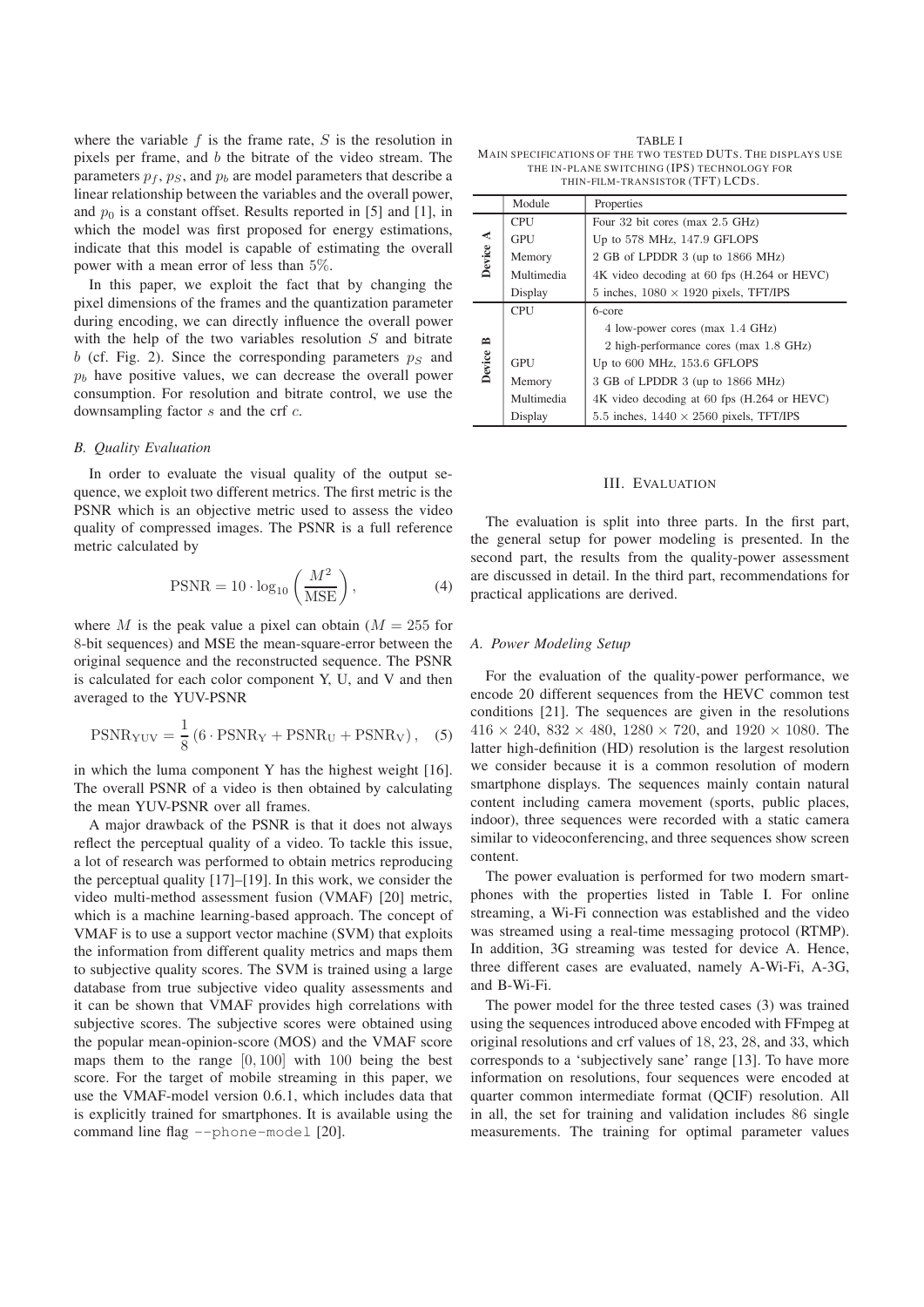TABLE II MEAN ESTIMATION ERROR AND TRAINED PARAMETER VALUES FOR THE POWER MODEL (3).

| $\overline{p}_0$ |  |                                                                                                                                                                        |  |
|------------------|--|------------------------------------------------------------------------------------------------------------------------------------------------------------------------|--|
|                  |  | A-Wi-Fi    $3.80\%$   $1.45$   $7.83 \cdot 10^{-3}$   $7.06 \cdot 10^{-8}$   $1.08 \cdot 10^{-8}$                                                                      |  |
|                  |  | A-3G $\parallel$ 3.41\% $\parallel$ 1.70 $\parallel$ 7.75 $\cdot$ 10 <sup>-3</sup> $\parallel$ 7.40 $\cdot$ 10 <sup>-8</sup> $\parallel$ 1.02 $\cdot$ 10 <sup>-8</sup> |  |
|                  |  | B-Wi-Fi $\parallel$ 4.58% 1.20 1.30 $\cdot 10^{-2}$ 5.19 $\cdot 10^{-8}$ 6.22 $\cdot 10^{-9}$                                                                          |  |

TABLE III SQUARED SCALING FACTORS  $s^2$  and CRF VALUES  $c$  FOR POWER-QUALITY EVALUATION.

|  |  |  |  | $\parallel$ 1   0.9   0.8   0.7   0.6   0.5   0.4   0.3   0.25   0.2 |  |
|--|--|--|--|----------------------------------------------------------------------|--|
|  |  |  |  | $\parallel$ 18   20   22   24   26   28   30   32   34   36          |  |

was performed using least-squares curve fitting. The mean estimation error over all M measurements is calculated by

$$
\varepsilon = \frac{1}{M} \sum_{m=1}^{M} \left| \frac{\hat{P}_m - P_m}{P_m} \right|,
$$
\n(6)

where m is the measurement index,  $\hat{P}_m$  the estimated power of the m-th measurement from (3), and  $P_m$  the measured power of the  $m$ -th measurement. To obtain the error, cross-validation was performed by separating the whole set into subsets, where each subset is based on a single input sequence. The resulting mean errors and the trained parameter values are given in Table II. As the mean error is below 5% for all tested cases, the model is highly accurate in estimating the true power of the streaming process.

## *B. Results*

For an exhaustive analysis, we evaluate the visual quality and the streaming power for all permutations of the downscaling factors  $s^2$  and crf values c shown in Table III. A subset of the resulting power-distortion curves depending on the coding resolution is plotted in Fig. 3 (BQTerrace sequence, case A-Wi-Fi). Each curve corresponds to a constant scaling factor, and the markers on the curves represent crf values, where the small crf values are located on the right.

The curves indicate that to obtain a maximum quality at low power, different combinations can be chosen. If high qualities are desired, it is helpful to choose the maximum resolution  $s<sup>2</sup> = 1$  and only change the crf (blue curve). If power shall be saved, it makes sense to reduce the resolution significantly  $(s^2 = 0.2)$  and compress with medium crfs (green curve). The pink curve represents the Pareto front which links all combinations  $\{s^2, c\}$  that are Pareto-efficient on a bilinearly interpolated curve.

In addition to PSNR considerations, we evaluate the distortion-power curve in terms of the VMAF metric to obtain perceptual results. The curves are plotted in Fig. 4. Again, we can see that the Pareto curve covers multiple values of the scaling factor and the crf. Interestingly, the VMAF scores



Fig. 3. Power-distortion curves for the BQTerrace sequence of test case A-Wi-Fi. Each curve represents a constant scaling factor as shown in the legend. Each marker on the curve represents a crf value, where the smallest value is located on the right. The Pareto curve links all Pareto efficient markers including points from the not displayed curves  $s^2 \in \{0.9, 0.7, 0.5, 0.3, 0.25\}.$ 



Fig. 4. Power-VMAF curves for the BQTerrace sequence and case A-Wi-Fi. Each curve represents a constant scaling factor as shown in the legend.

for the top-right markers all yield the maximum value 100, such that the Pareto curve does not begin with the maximum resolution and highest quality.

We take a closer look at the optimal combinations for the scaling factor and the crf  $\{s^2, c\}$  by plotting the values corresponding to the Pareto curve in Fig. 5. The curve confirms that to obtain the highest possible VMAF quality score, it is not required to use both a maximum resolution and a minimum crf. In particular, we only observe one combination in which the crf is smaller than 22. Furthermore, it is more helpful to reduce the resolution than using a crf larger than 24. It is worth mentioning that with a scaling factor of  $s^2 = 0.5$  and a crf of 22, we still obtain a very high VMAF score of more than 98. These results show that resolution scaling is a valid method to allow power efficient streaming at high visual qualities.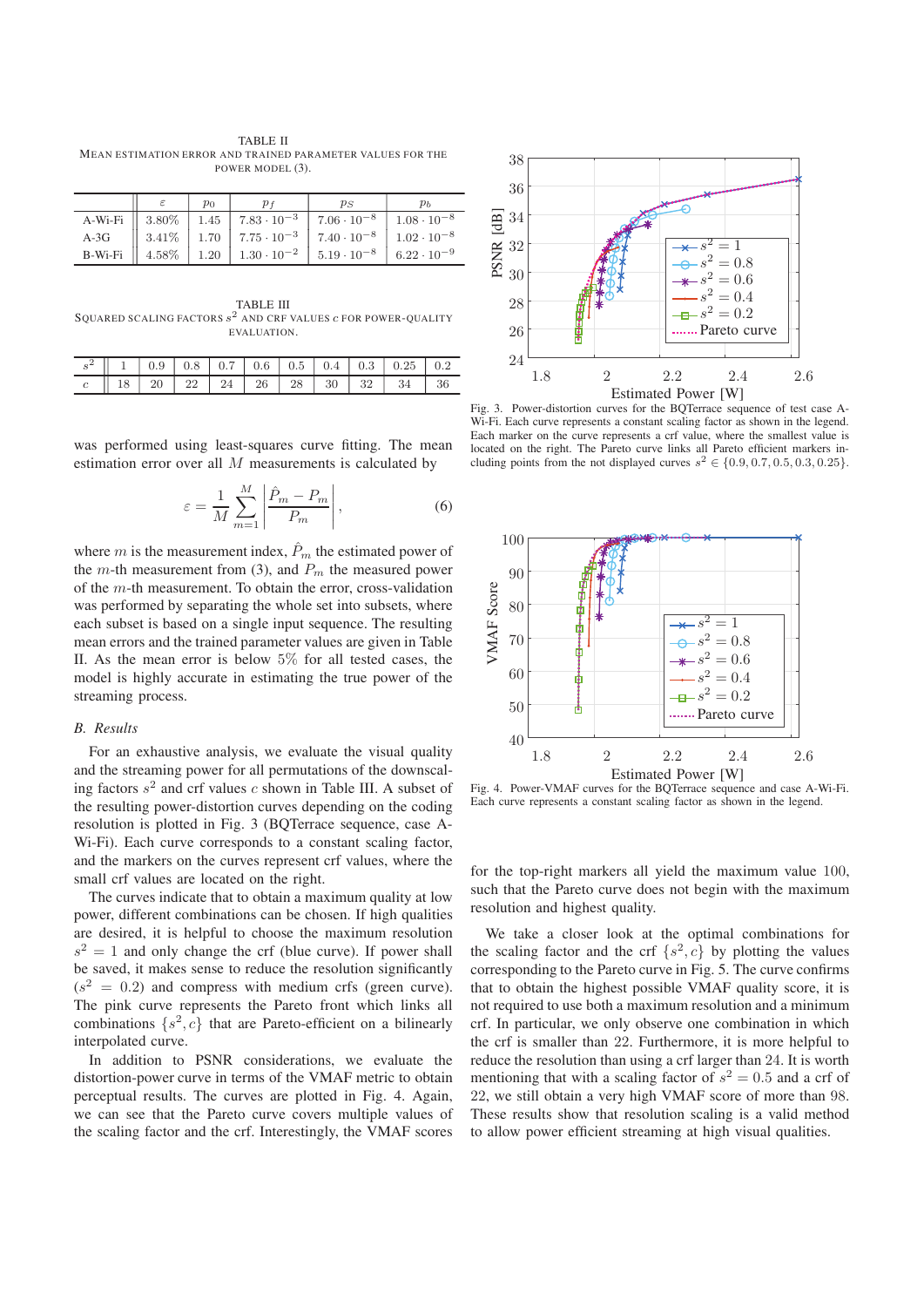

Fig. 5.  $\{s^2, c\}$ -combinations from the Pareto curve in Fig. 4 (BQTerrace sequence, case A-Wi-Fi). The marker at  $\{s^2 = 0.9, c = 18\}$  corresponds to the top right position of the Pareto curve in Fig. 4.



Fig. 6. Histogram on Pareto-efficient  $\{s^2, c\}$ -combinations collected for HD and  $1280 \times 720$ -sequences from Subsection III-A.

### *C. Derivation of Recommendations*

In order to obtain a general recommendation for an optimal choice of the crf and the scaling factor, we perform a histogram analysis for all sequences introduced in Subsection III-A and evaluate them on all tested devices. The histogram is derived by collecting all  $\{s^2, c\}$ -combinations on the Pareto curve (Fig. 5). Checking the separate histograms for each test case (A-Wi-Fi, A-3G, and B-Wi-Fi), we only find minor differences such that we neglect them in the following.

At first, we consider HD sequences as well as sequences at the resolution  $1280 \times 720$  (720p) and plot the histogram in Fig. 6. For each  $\{s^2, c\}$ -combination shown on the x- and yaxis, we count how often the combination occurs on the Pareto curves. For example, the combination  $\{s^2 = 1, c = 18\}$  was only Pareto efficient in three cases. In contrast,  $\{s^2 = 0.4, c =$ 20} corresponds to a Pareto efficient combination in 21 cases (largest green block). The yellow bars at the right correspond to very low visual qualities (the green curve in Fig. 3 and 4)

TABLE IV RECOMMENDED COMBINATIONS OF  $\{s^2, c\}$ , MEAN VMAF SCORES, AND RELATIVE POWER SAVINGS WITH RESPECT TO  $\{s^2 = 1, c = 18\}$  (HD AND  $1280 \times 720$  RESOLUTION).

| $s^2$             |       | 0.9    | 0.7      | 0.4    | 0.2    |
|-------------------|-------|--------|----------|--------|--------|
| $\mathcal{C}$     | 18    | 20     | 20       | 20     | 20     |
| <b>VMAF</b>       | 100   | 99.997 | 99.88    | 97.67  | 89.6   |
| $\Delta p$ (720p) | $0\%$ | 1.67%  | 2.66%    | 4.13%  | 5.13%  |
| $\Delta p$ (HD)   | $0\%$ | 7.14%  | $9.36\%$ | 12.66% | 14.81% |



Fig. 7. Histogram on Pareto-efficient  $\{s^2, c\}$ -combinations collected for lowresolution and screen content sequences from Subsection III-A.

such that we do not consider them in the following.

The distribution of the bars in Fig. 6 suggests that to save power, downscaling at a fixed crf of  $c = 20$  is more beneficial than increasing c. As a consequence, we propose to use the combinations listed in Table IV in practice. For these combinations, we evaluate all sequences in all test cases. As criterion, we take the mean VMAF score as well as the mean relative power savings  $\Delta p$  with respect to  $\{s^2 = 1, c = 18\}$ and also list them in Table IV. We can see that with negligible losses in quality (mean VMAF score of 99.88), power savings up to 10% can be achieved for HD sequences. Accepting mean VMAF scores of around 90, power savings up to 15% can be reached.

For the other sequences (screen content and low resolution (LR)), we plot the histogram in Fig. 7. We can see that the distribution is much wider and shifted towards higher crf values. The dark blue bars at  $s^2 = 1$  correspond to screen content, which indicates that scaling is generally not beneficial if the sequence contains high spatial frequencies (e.g., text).

However, to determine potential power savings, we calculate the mean VMAF score and the mean relative power savings for some interesting combinations with a high frequency of occurrence, cf. Table V. Apparently, maximum power savings are below 5%, even accepting low qualities (below a VMAF score of 70). The reason is that due to the linear relation be-